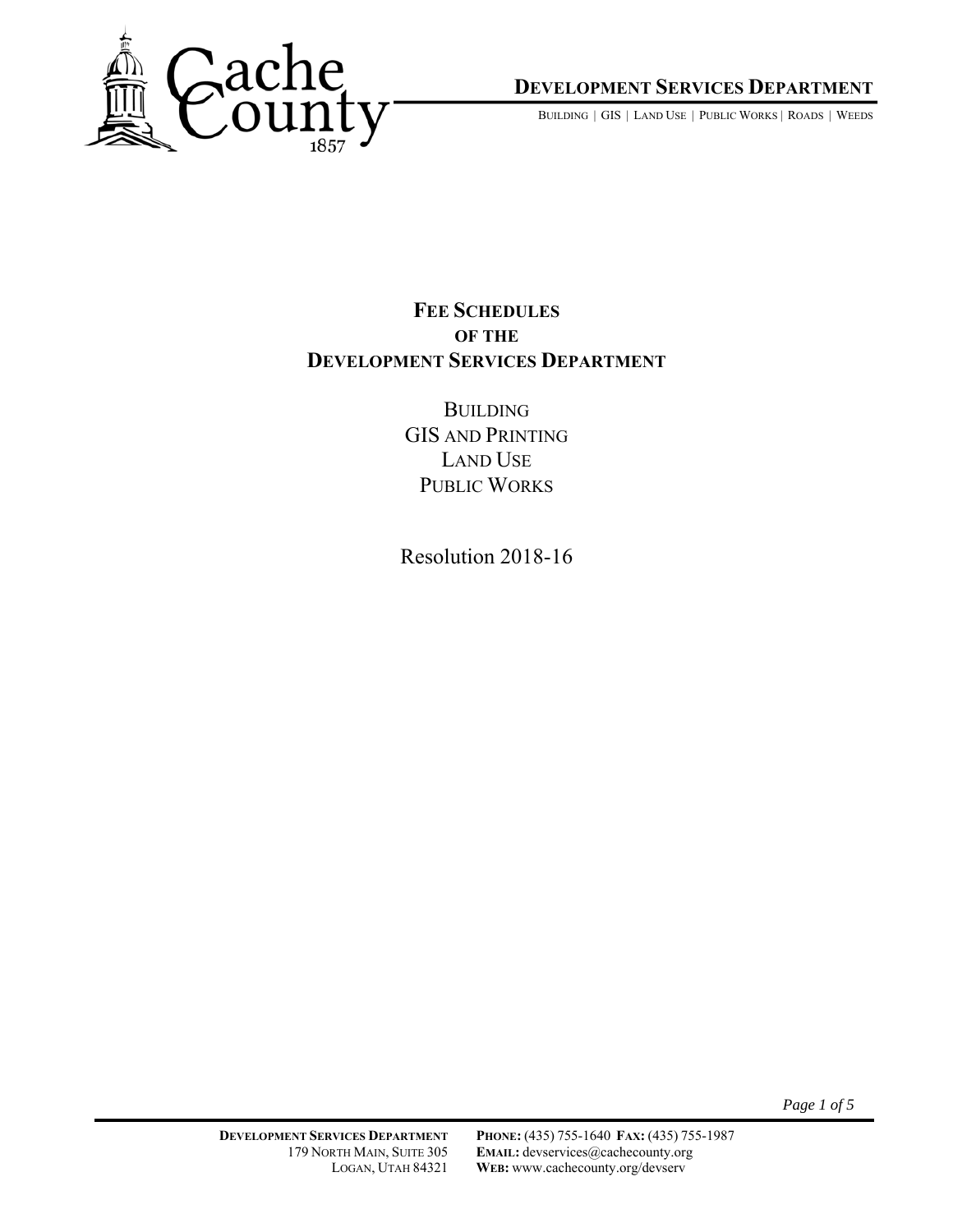

BUILDING | GIS | LAND USE | PUBLIC WORKS | ROADS | WEEDS

#### **BUILDING FEE SCHEDULE**

Additional fees may be assessed based on the need for external consulting or engineering review as approved by the Director of Development Services or their designee.

| <b>Action</b>                                  | Fee                                              |
|------------------------------------------------|--------------------------------------------------|
| Application Review <sup>1</sup>                |                                                  |
| Commercial and less than 5 million square feet | \$1,000                                          |
| Commercial and 5 million square feet or more   | \$2,500                                          |
| Plan Review                                    |                                                  |
| Residential                                    | $1/10$ of 1% of the Building Permit Base         |
|                                                | Fee (\$20 min.)                                  |
| Commercial                                     | 65% of the Building Permit Base Fee <sup>2</sup> |
| <b>Building Permit</b>                         |                                                  |
| Structure                                      | As established by the 1997 Uniform               |
|                                                | Building Code: Table 1A (Building Permit)        |
|                                                | Base Fees) <sup>3</sup>                          |
| Plumbing                                       | \$7 / fixture (residential)                      |
| Mechanical                                     | $$15 /$ unit                                     |
| Electrical                                     | \$0.04 / sf of structure (residential)           |
| Electrical/Mechanical Replacement Service      | \$40.40                                          |

 $<sup>1</sup>$  At the time the Building Permit is sold, the total Building Permit Fee is reduced by this amount.</sup>

<sup>2</sup> May be reduced by the Chief Building Official based on the size and scope of the project.

<sup>3</sup> Valuation amounts shall be set by square foot and reviewed annually by the Chief Building Official.

*Page 2 of 5*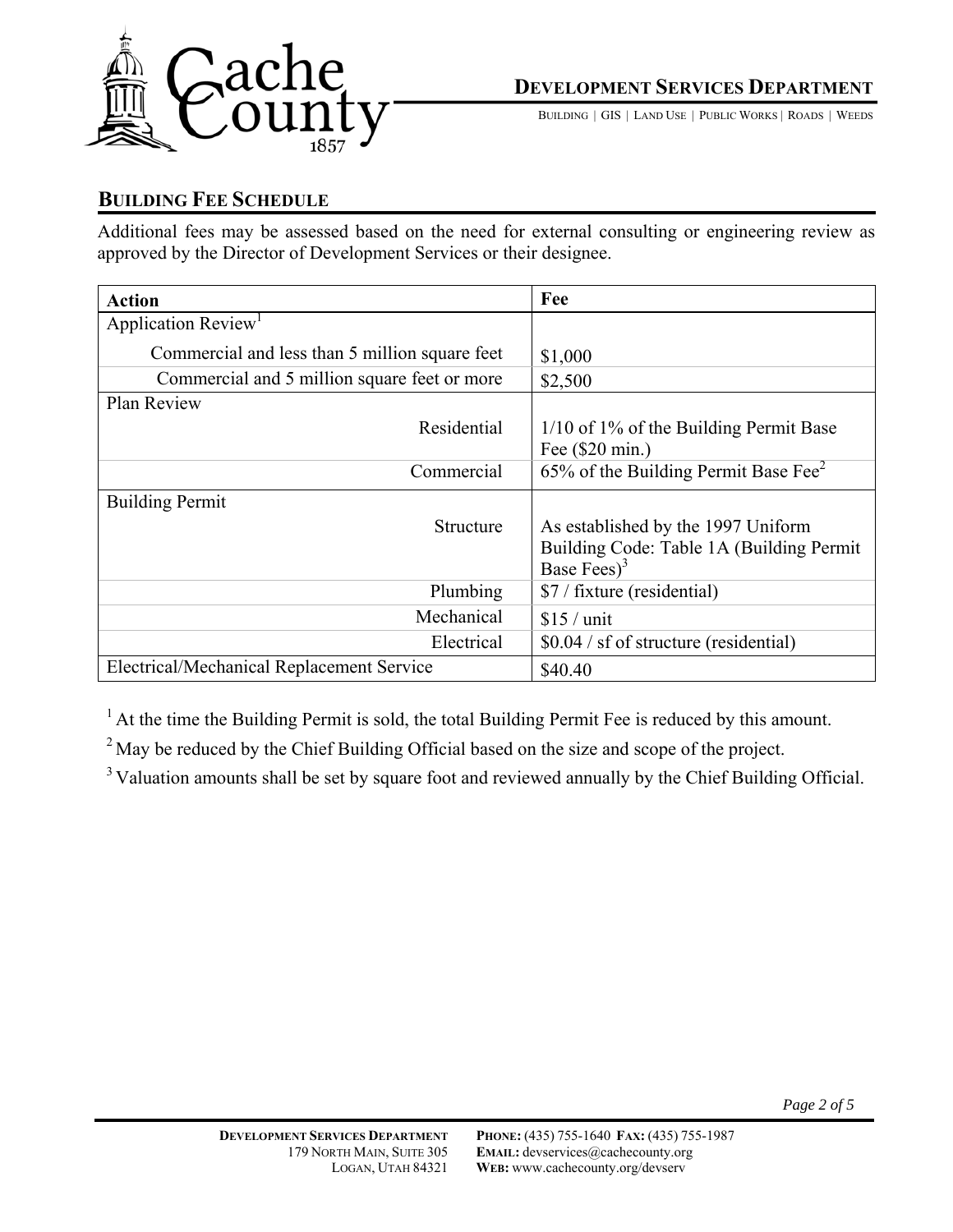

**DEVELOPMENT SERVICES DEPARTMENT**

BUILDING | GIS | LAND USE | PUBLIC WORKS | ROADS | WEEDS

# **GIS AND PRINTING FEE SCHEDULE**

| <b>Action</b>          |          | Fee                   |       |
|------------------------|----------|-----------------------|-------|
| <b>GIS</b> Programming |          | \$50/hour (\$25 min.) |       |
| Copies                 |          | B&W                   | Color |
|                        | 8.5"x11" | \$0.25                | \$1   |
|                        | 11"x17"  | \$1.50                | \$3   |
|                        | 24"x36"  | \$10                  | \$20  |
|                        | 36"x48"  | \$20                  | \$40  |
|                        | 42"x60"  | \$27.50               | \$55  |

*Page 3 of 5*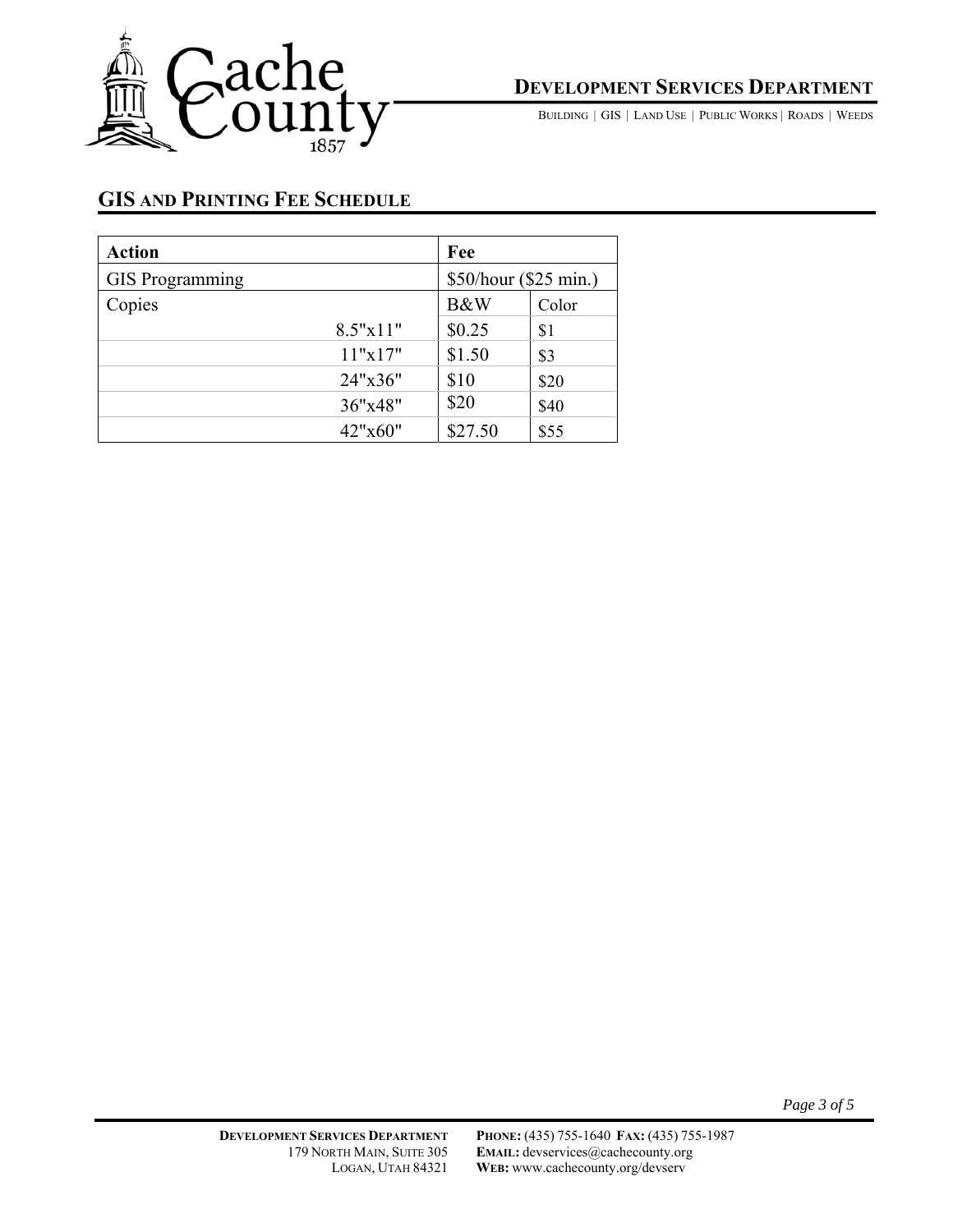

BUILDING | GIS | LAND USE | PUBLIC WORKS | ROADS | WEEDS

## **LAND USE FEE SCHEDULE**

Additional fees may be assessed based on the need for external consulting or engineering review as approved by the Director of Development Services or their designee.

| <b>Action</b>                                 | Fee                               |
|-----------------------------------------------|-----------------------------------|
| <b>GIS Parcel Summary Tool</b>                | \$0                               |
| Zoning Clearance - Primary Use                | \$75                              |
| Zoning Clearance - Accessory Use              | \$30                              |
| <b>Special Event Permit</b>                   | \$75                              |
| Conditional Use Permit (CUP)                  | \$600                             |
| Master Plan CUP (Resort Recreation Zone only) | \$15,000                          |
| Ordinance or General Plan Amendment           |                                   |
| (Rezone, ordinance, general plan)             | \$600                             |
| Subdivision                                   |                                   |
| <b>Staff Review/Notice</b>                    | \$700.00                          |
| Plat review                                   | $$600 + $60/lot$ or parcel        |
| Engineering                                   | \$300.00                          |
| Subdivision Amendment                         |                                   |
| <b>Staff Review/Notice</b>                    | \$660.00                          |
| Plat review                                   | $$600 + $60/lot$ or parcel        |
| Engineering                                   | \$300.00                          |
| <b>Annexation Review</b>                      | \$750                             |
| Record of Survey                              | \$20/sheet                        |
| Variance: Board of Adjustment Review          | \$300                             |
| Appeal: Board of Adjustment Review            | \$300                             |
| Minor Encroachment Permit                     | \$50                              |
| Major Encroachment Permit                     | \$750 (\$250 fee + \$500 deposit) |
| Floodplain Permit                             | \$25                              |
| <b>Agriculture Protection Area</b>            | \$450                             |
| <b>Extension of Land Use Approval</b>         | \$225                             |